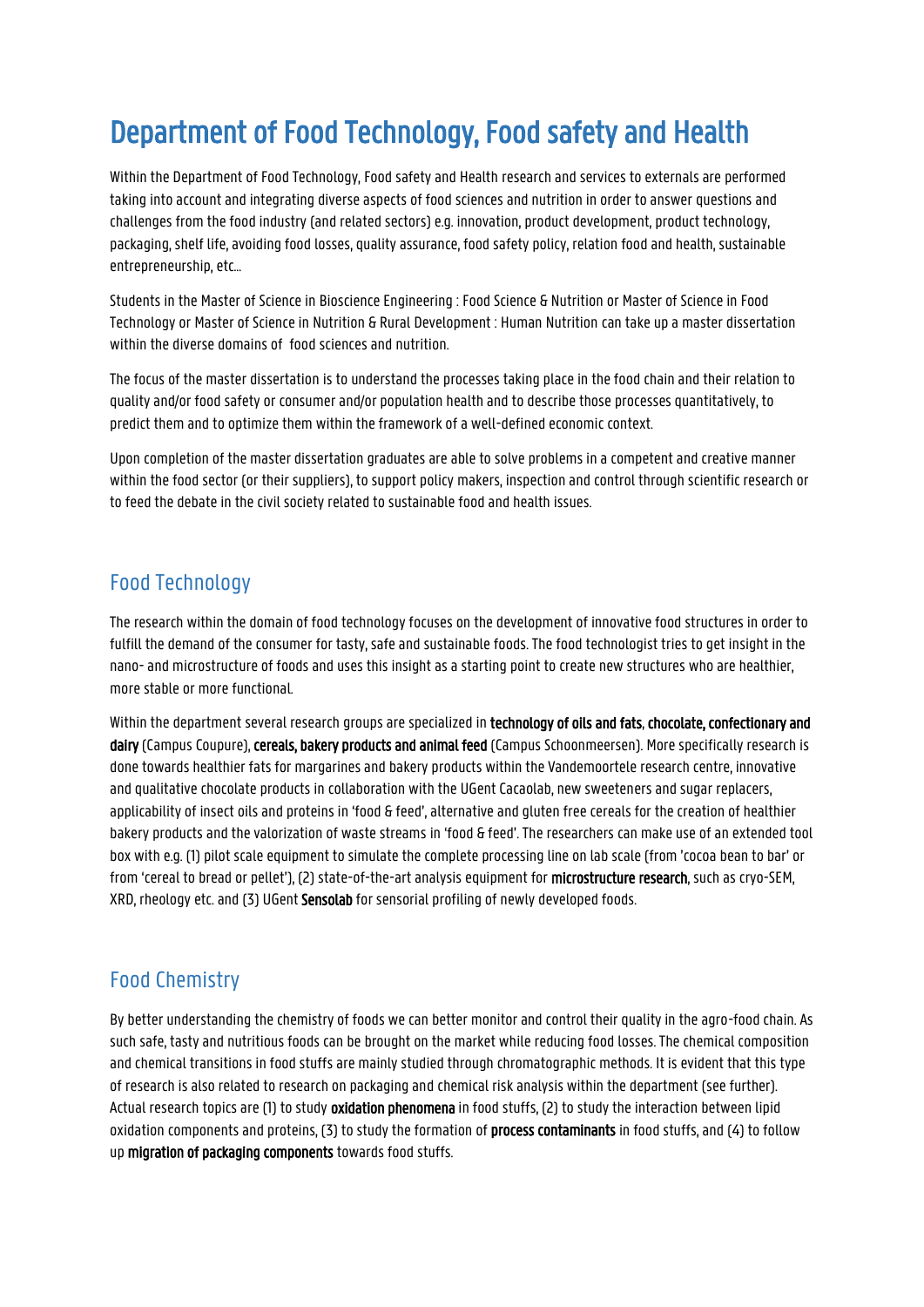## Food Microbiology and Food Preservation

This research group, present on the 3 campuses of the faculty, tries to formulate answers on civil challenges related to providing safe food world wide and to reducing food losses through studying the behavior of micro-organisms during transformation and storage of food stuffs. It is a unique feature that the research focuses both on microbial safety (including viruses) as on microbial spoilage (including spoilage caused by moulds). The study of the mechanisms of microbial spoilage and the metabolites produced by specific spoilage organisms allow to develop more adequate conservation techniques. Therefore the problems are tackled in a quantitative way resulting in predictive models for the behavior of microorganisms. A lot of attention is also paid to the development and validation of appropriate detection and identification methods (culture methods, molecular techniques, cell cultures) for microbial analysis of foods.

Another spearhead of the research group is research related to the prevalence and transmission routes of pathogens, their virulence factors and the study of microbial toxins and how these have an effect on the human metabolism. The laboratory is equipped with specific infrastructure to evaluate the efficiency of production processes (packaging, drying, steaming, plasma,…) on growth inhibition or inactivation of microorganisms.

Although a broad range of food stuffs are subject of study, special attention is paid to the evolution of the microbial ecology and the growth and survival during the processing of fresh vegetables, potatoes and fruit and the eventual possibility to reuse washing water after suitable purification or disinfection. At Campus Kortrijk pilot infrastructure is available (Veg-i-tec) to simulate industrial production of above mentioned products and research is done on fermentation of vegetable products and valorization of waste streams.

#### Nutrition and Health

The research within the unit nutrition and health comprises of two complementary pillars. In the pillar food epidemiology the effects of nutrition on the human being are investigated through controlled and randomized intervention research and through observational studies. Examples of studies are (1) the effects of additional energy and nutrients during pregnancy on the health of infants, (2) the effect of higher (agro)biodiversity on healthiness of eating patterns, and (3) the effect of contaminants in child nutrition.

These studies extend our knowledge on the role of nutrition on the prevalence/prevention of human diseases, but do not give any insight in the mechanisms at the basis of those effects. The latter are studied in the second pillar 'biochemical, cellular and molecular nutrition', where the mechanisms are investigated through which bioactive components, derived from our food, from plant extracts or chemical synthesis, are digested, absorbed and metabolized in the human body. Therefore we use *in vitro* and molecular/cellular driven research. Some examples of ongoing research are (1) new sugars and diabetes, (2) red meat and colon cancer, (3) polyphenols and cardiovascular diseases, (4) curcumin analogues and bioactivity, (5) carotenoids and vitamin A deficiency, and (6) toxicity of bioactive proteins.

## Food Safety Management and Risk Analysis

Quality assurance and risk assessment comprises of two complementary research lines. Quality assurance is situated on the level of companies and organisations active in the agro-food chain. The elaboration and implementation of a fit-forpurpose quality assurance system allows to finetune on company level, via preventive and corrective measures, the processes and products within certain specifications. Our research focuses at one hand on the development of methods to measure the performance of a quality assurance system or to further extend them with new needs (e.g. in the